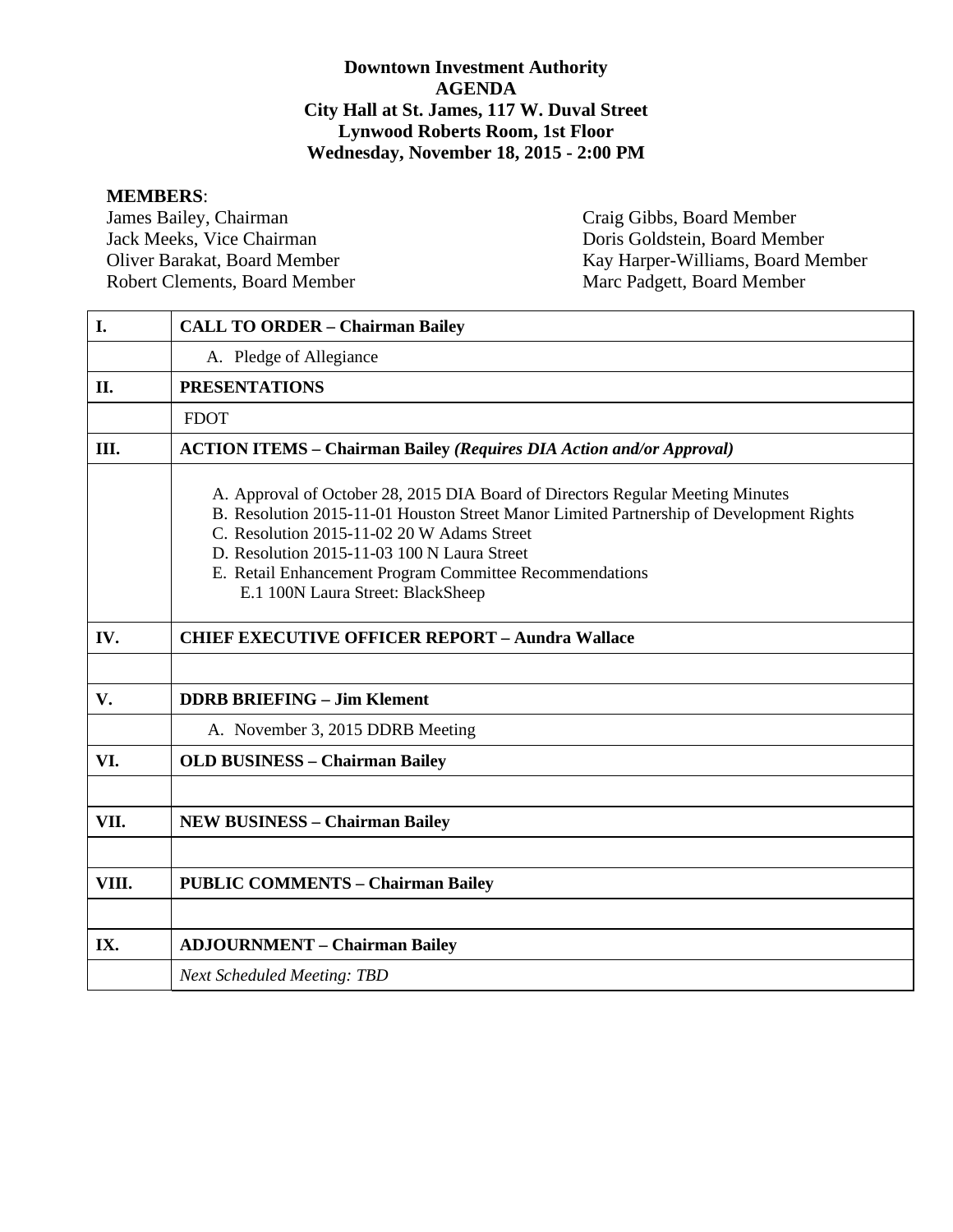

#### **Downtown Investment Authority Regular Meeting**

**City Hall at St. James 117 West Duval St., Lynwood Roberts Room** *Wednesday, November 18, 2015 - 2:00 p.m.*

# *DIA Regular MEETING MINUTES*

**Board Members Present:** Jack Meeks, Vice Chairman; Oliver Barakat, Craig Gibbs, Kay Harper Williams, Doris Goldstein and Marc Padgett

**Board Members Absent:** Jim Bailey, Chairman; Robert Clements

**Council Member:** Council President Anderson and Council Member Reggie Gaffney

**Mayor's Staff:** Dr. Johnny Gaffney, Office of the Mayor Boards and Commissions Liaison

**DIA Staff:** Aundra Wallace, DIA Chief Executive Officer; Guy Parola, DIA Development Manager; Tom Daly, DIA Development Analyst; Jim Klement, DIA Development Coordinator; and Karen Underwood, DIA Executive Assistant

**Attendees:** Ron Tittle, FDOT Public Information Officer; Debbie Delgado, Atkins Public Information Officer; Shannon Mayhugh The CW17 Account Executive; and Tish Robinson, Your Jax. Eugene Profit; Matthew Clark.

**Office of General Counsel:** Susan Grandin and Lawsikia Hodges

# **I. CALL TO ORDER**

Vice Chairman Meeks convened the meeting at 2:00 p.m.

# **II. PRESENTATIONS**

Ron Tittle, FDOT presented to the Board Members State Street, Union Street and Mathews Expressway Resurfacing project. A handout and a presentation were provided for information.

Comments from the Board Members

- Pedestrian Access would be important
- Two way instead of One Way streets for State and Union

## Public Comment

Bruce Fouraker commented about two way Streets between Union and Bay Street. Could FDOT take out the ramps for Forest, Newnan and Ocean Street widen the Mathews Bridge between the river line and Bay Street and make main Street two ways. Mr. Tittle responded that public meetings will be held for public involvement.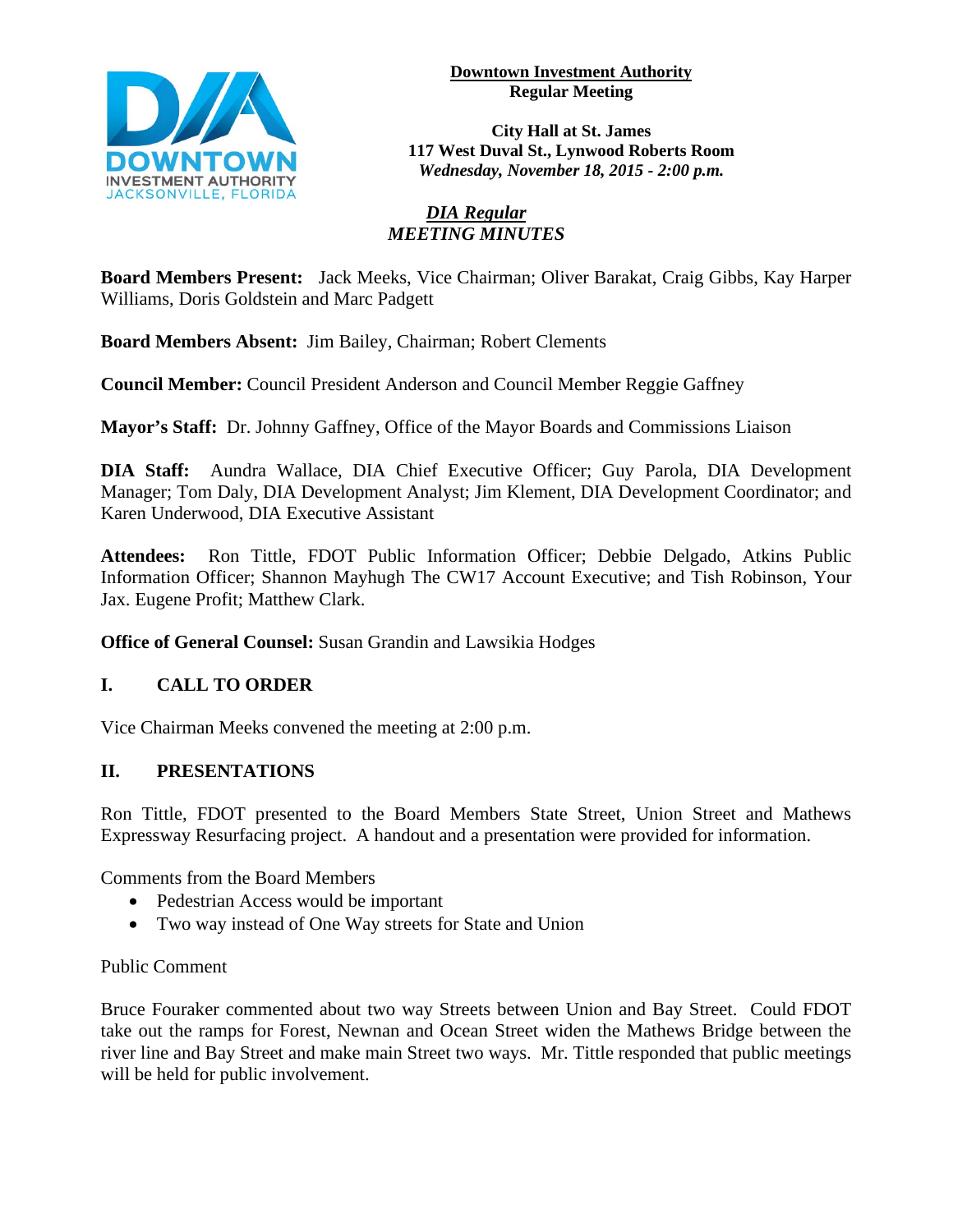Downtown Investment Authority Regular Meeting Wednesday, November 18, 2015 Page 2 of 9

Dr. Gaffney inquired about greenery. Mr. Tittle replied that landscape plans will be within different areas.

CEO Wallace brought forth a marketing initiative for discussion only

Shannon Mayhugh and Tish Robinson representing The CW17 provided a presentation for a possible marketing campaign. A handout of the presentation was provided for information.

Comments from the Board

- An inquiry was made if they were installing Wi-Fi and if there was an advertising campaign. Ms. Robinson responded that they would like to work the DIA and other Downtown Stakeholders that are interested in promoting Downtown.
- Will the marketing fees be recovered? Ms. Robinson stated that there have not been any conversations regarding pricing. CEO Wallace responded that this was the initial stage of marketing concepts.
- A suggestion was made that a wayfinding program could also accomplish many of the marketing objectives .
- Questions were asked if there were other stations available to have access to. Mr. Mayhugh replied that it could be used on other stations, but they would have to go out to find funding to run the spots.
- Questions were asked regarding their timeline and commitment. Strategic conversations are needed to made about how, who, when and how much marketing. Mr. Mayhugh reiterated that there was no commitment.
- Geofencing is targeting an area to send digital messages to certain areas around a business.

Council President Anderson reported that he liked the energy of the presentation and thanked them for their time.

Vice Chairman Meeks recognized and thanked Council Member Reginald Gaffney his attendance. Council Member Gaffney thanked the Board for keeping him abreast of new projects.

Jennifer Hewett Apperson pointed out that the DVI does everything with the exception of the television broadcast. She encouraged any marketing efforts for downtown to be in conjunction with the DVI. CEO Wallace noted that he would work with DVI, Friends of Hemming Park and the Chamber on any type of marketing campaign.

# **III. ACTION ITEMS**

## **A. APPROVAL OF OCTOBER 28, 2015 DIA BOARD MEETING MINUTES.**

CEO Wallace reported that the minutes will be emailed to the Board to be approved in December.

# **B. RESOLUTION 2015-11-01 HOUSTON STREET MANOR LIMITED PARTNERSHIP OF DEVELOPMENT RIGHTS**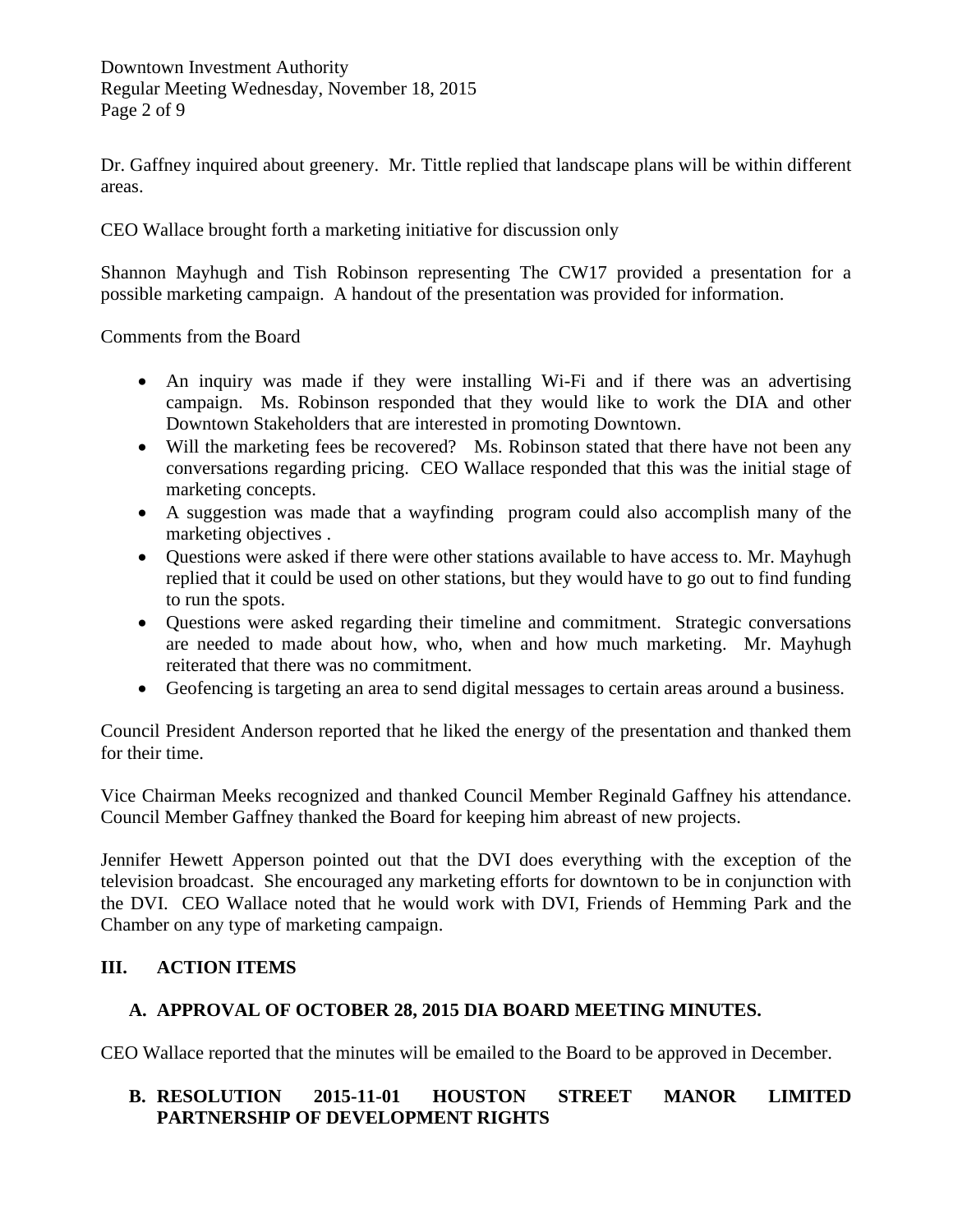CEO Wallace provided an overview of the proposed **RESOLUTION OF THE DOWNTOWN INVESTMENT AUTHORITY ("DIA") REVOKING AN ALLOCATION OF 80 MULTI-FAMILY UNITS OF PHASE I DEVELOPMENT RIGHTS WITHIN THE NORTHSIDE WEST COMPONENT AREA OF THE CONSOLIDATED DOWNTOWN DEVELOPMENT OF REGIONAL IMPACT TO BENEFICIAL COMMUNITIES DEVELOPMENT, LLC ON DUVAL COUNTY TAX PARCEL 074920 0000; ALLOCATION OF 72 MULTI-FAMILY UNITS OF PHASE I DEVELOPMENT RIGHTS WITHIN THE NORTHSIDE WEST COMPONENT AREA OF THE CONSOLIDATED DOWNTOWN DEVELOPMENT OF REGIONAL IMPACT TO BENEFICIAL COMMUNITIES TO BE UTILIZED ON DUVAL COUNTY TAX PARCELS 074508 0000, 074509 0000 AND 074510 0000 ("PROPERTY"); FINDING THAT THE PLAN OF DEVELOPMENT IS CONSISTENT WITH THE DIA'S BUSINESS INVESTMENT AND DEVELOPMENT PLAN ("BID PLAN"); AUTHORIZING THE CHIEF EXECUTIVE OFFICER TO EXECUTE THE CONTRACTS AND DOCUMENTS AND OTHERWISE TAKE ALL NECESSARY ACTION IN CONNECTION THEREWITH TO EFFECTUATE THE PURPOSES OF THIS RESOLUTION; PROVIDING AN EFFECTIVE DATE**

CEO Wallace reported that the LaVilla project development rights were revoked. However, there is a project that has received tax credits; a 72 multifamily unit senior housing project, which has been given 72 of the 80 units for development located at a different address. The project received the DDRB for conceptual approval.

Comments from the Board

- Are they vetted by the Florida tax credit for the housing finance authority? CEO Wallace replied that this is the same exact project has been vetted also by Jacksonville Housing and community development as well.
- A suggestion was made to amend Resolution A to state that assignment of the rights is "subject to DIA approval"

Susan Grandin advised the Board to make the title consistent with the body of the Resolution and roll that amendment. Beneficial Communities should state "Houston Street".

#### **A MOTION WAS MADE BY BOARD MEMBER GOLDSTEIN AND SECONDED BY BOARD MEMBER MEEKS APPROVING RESOLUTION 2015-11-01 AS AMENDED.THE MOTION PASSED UNANIMOUSLY**.

Council President Anderson inquired if the Resolution was taking 80 multi-families and converting back to 72 senior housing. CEO Wallace stated that was correct.

Public Comments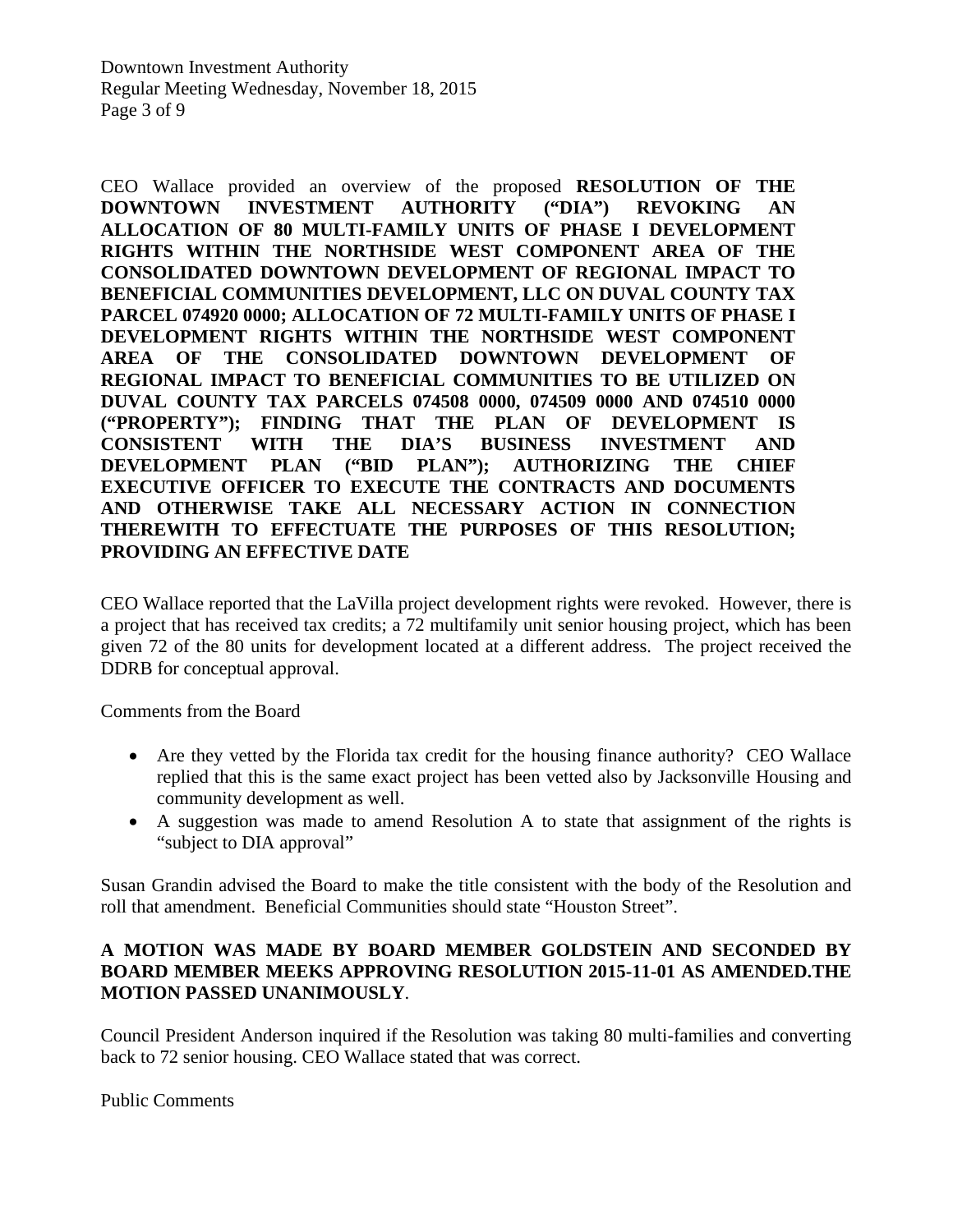Downtown Investment Authority Regular Meeting Wednesday, November 18, 2015 Page 4 of 9

Margie Seaman emphasized that retail is needed downtown.

Board Member Barakat mentioned the critical paths of approvals. He advised that it would help the developer prior to spending money on the architects, to get developments rights first and then have the design approved. CEO Wallace suggested having staff bring DIA and DDRB to come forward with a collective guideline about how to work well together and put the proper procedures in place on how business will be done with the development community.

**A MOTION WAS MADE BY BOARD MEMBER GOLDSTEIN AND SECONDED BY BOARD MEMBER MEEKS AMENDING RESOLUTION 2015-11-01 IN THE TITLE PORTION LINE 9 "TO BENEFICIAL COMMUNITIES" BE AMENDED TO "TO HOUSTON STREET MANOR LIMITED PARTNERSHIP" AND AMEND SECTION 2 PARAGRAPH ADDING LANGUAGE "SUBJECT TO DIA REVIEW AND APPROVAL"**. **THE MOTION PASSED UNANIMOUSLY.** 

#### **C. RESOLUTION 2015-11-02 20 W. ADAMS STREET**

CEO Wallace provided an overview of the proposed **Resolution 2015-11-02. A**  RESOLUTION OF THE DOWNTOWN INVESTMENT AUTHORITY ("DIA") REQUESTING LEGISLATION AUTHORIZING THE MAYOR AND CORPORATION SECRETARY TO TAKE THE FOLLOWING TWO ACTIONS REGARDING A PROJECT ON 20 WEST ADAMS STREET: 1) APPROVE A DOWNTOWN HISTORIC PRESERVATION AND REVITALIZATION TRUST FUND GRANT AGREEMENT BETWEEN THE CITY OF JACKSONVILLE AND 20 WEST ADAMS STREET DEVELOPMENT, LLC, AND 2) APPROVE A REDEVELOPMENT AND INCENTIVE AGREEMENT BETWEEN THE DOWNTOWN INVESTMENT AUTHORITY ("DIA") AND FLORIDA STATE COLLEGE AT JACKSONVILLE ("FSCJ") FOR TWO SUBSIDIZED LOANS; AUTHORIZING THE CEO OF THE DIA TO NEGOTIATE THE AGREEMENTS; AUTHORIZING THE CEO OF THE DIA TO EXECUTE THE GRANT AGREEMENT AND THE REDEVELOPMENT AND INCENTIVE AGREEMENT; FINDING THAT THE PROJECT IS CONSISTENT WITH THE DIA'S BUSINESS INVESTMENT AND DEVELOPMENT PLAN ("BID PLAN"); PROVIDING AN EFFECTIVE DATE.

Eugene Profit owner of 20 W. Adams Street was available to answer any questions.

The Board made relevant comments.

- Is the Board aware of the lease being paid to the Landlord? CEO Wallace replied yes.
- Wanted to make sure the developers return on capitol.
- Historic restorations. How far the authority go with due diligence for accessing financial pitfalls. Tom Daly answered questions.

Council President Anderson indicated it would be important for the CEO and his team to ensure the Members that there is an appropriate level of contingency in place. He pointed out that staff has followed the right protocol by working in conjunction the lender. It is very important upon the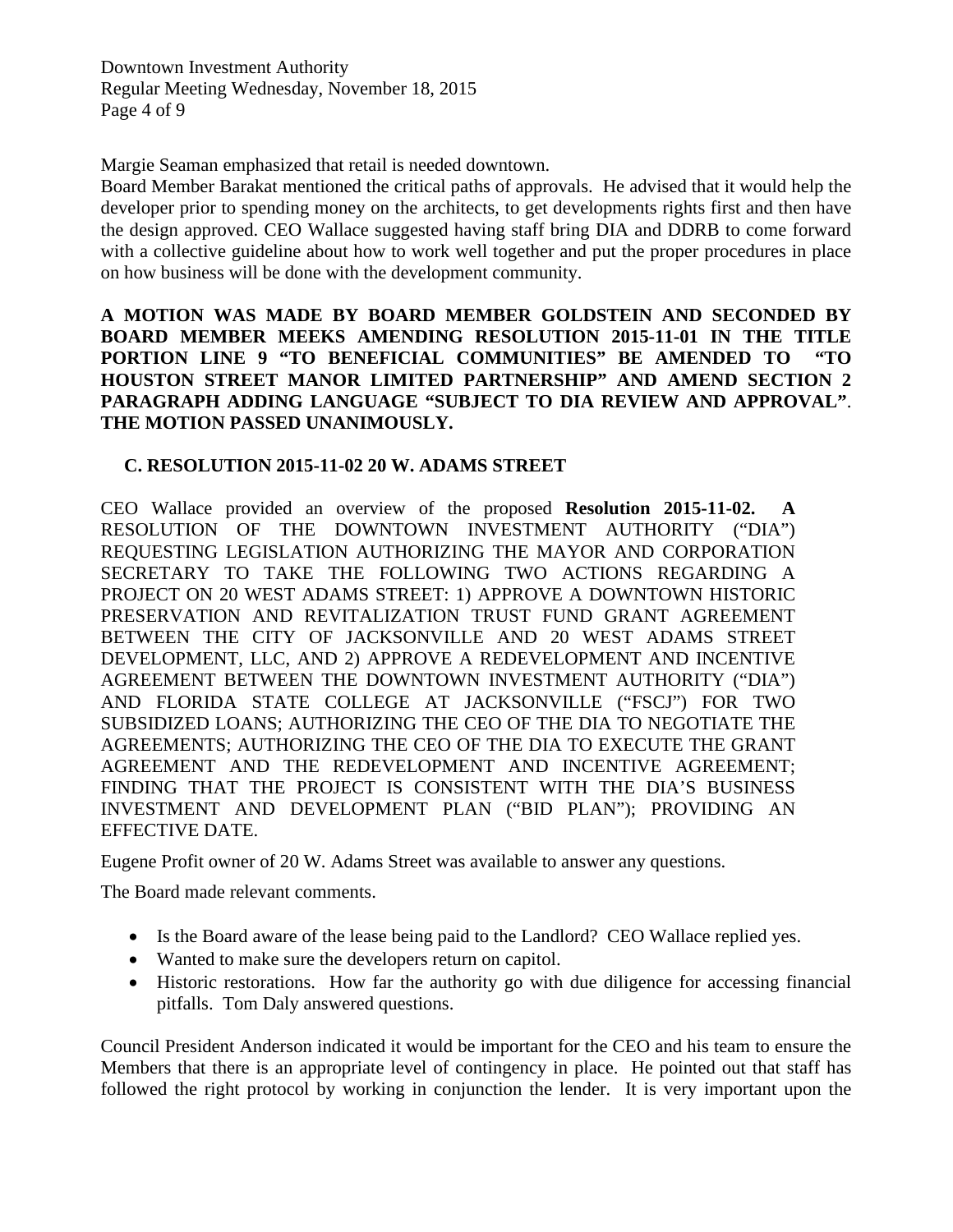Downtown Investment Authority Regular Meeting Wednesday, November 18, 2015 Page 5 of 9

Board to ensure that their assumptions with regards to the numbers are correct. The City Council will also review...

Board Member Barakat inquired about the timing of funding from Historic Trust Fund along with timing of funds from the private lender. There maybe some constraints as the Historic Trust Fund Guidelines are qualified. Mr. Barakat was concerned the City funds were not funded last, after project completion. Mr. Profit responded that it was not their requirement and that it was their lender's requirement that City incentive grant dollars be drawn simultaneously with lender's funds. In conversation with the bank, it would be part of the loan commitment to ensure that all of the capitol was available. CEO Wallace stated the bank came to Jacksonville to work out the terms. Board Member Barakat stated particularly with dealing with grant funding, underwriting standards should be as conservative as possible and that if a private lender was mandating when City funds need to be spent, they should be present at DIA at DIA Board meetings to answer questions or provide in writing to the Board their requirements prior to the Board meeting.

Robert Taylor was present to answer questions regarding tax credit investments.

Susan Grandin reported to move the Resolution the way it is and then vote on the amendments.

#### **A MOTION WAS MADE BY BOARD MEMBER GOLDSTEIN AND SECONDED BY BOARD MEMBER GIBBS APPROVING RESOLUTION 2015-11-02 THE MOTION PASSED UNANIMOUSLY 6-0.**

#### **Public Comments**

Bruce Fouraker commented that this project was an excellent idea of bringing student housing downtown. He noted that the bank and the developer are assuming most of the risks with a small amount of the trust fund and a small amount from the DIA.

Susan Grandin suggested a change in the title of the Resolution will be amended. The Resolution authorizes DIA to submit legislation for City Council to approve the grant and loan. She also pointed out to amend the last whereas clause "20 West Adams Street Development LLC" as it needs to be identical in the term sheet.

#### **A MOTION WAS MADE BY BOARD MEMBER WILLIAMS AND SECONDED BY BOARD MEMBER GIBBS APPROVING RESOLUTION 2015-11-02 AS AMENDED. THE MOTION PASSED UNANIMOUSLY 6-0.**

Council President Anderson suggested that it would prudent for the DIA to review Hemming Park's agreement and come back with recommendations.

CEO Wallace stated that Hemming Park has capitol that was set aside to September 2016. The first format will be a staff review. Board Member Gibbs is the liaison for Hemming Park and will work with staff. Council President Anderson was excused at 3:58 p.m.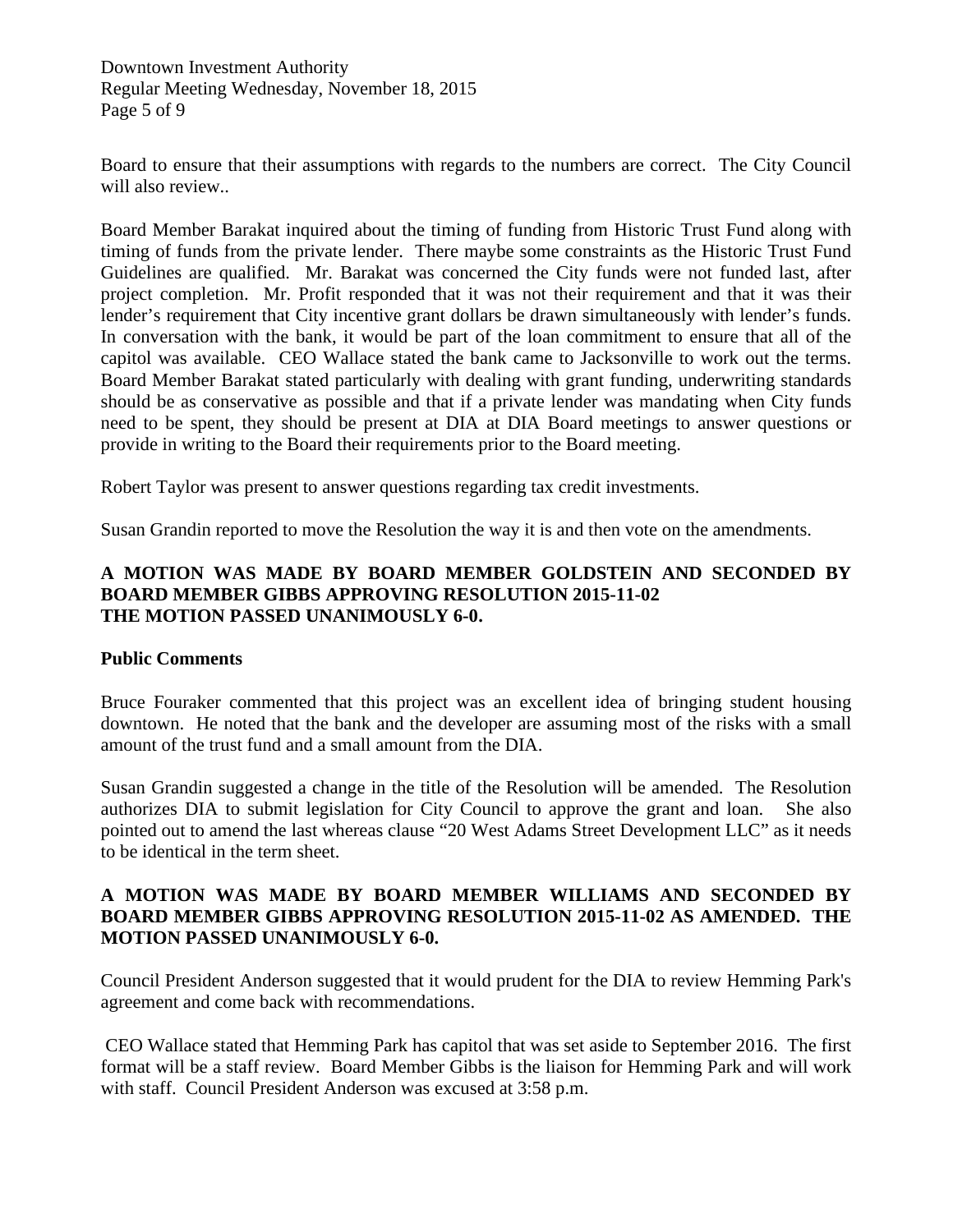# **D. RESOLUTION 2015-11-03 100 N. LAURA STREET**

#### **CEO Wallace provided an overview of the proposed Resolution 2015-11-03.**

A RESOLUTION OF THE DOWNTOWN INVESTMENT AUTHORITY SUPPORTING THE EXECUTION OF A REDEVELOPMENT AND INCENTIVE AGREEMENT BETWEEN THE DOWNTOWN INVESTMENT AUTHORITY AND 100 N. LAURA ST, LLC; AUTHORIZE CEO OF THE DOWNTOWN INVESTMENT AUTHORITY TO NEGOTIATE THE REDEVELOPMENT AGREEMENT; AND AUTHORIZE CEO OF THE DOWNTOWN INVESTMENT AUTHORITY TO EXECUTE SUCH AGREEMENTS; AND FINDING THAT THE PLAN OF DEVELOPMENT IS CONSISTENT WITH THE DIA'S BUSINESS INVESTMENT AND DEVELOPMENT PLAN ("BID PLAN"); AND PROVIDING AN EFFECTIVE DATE.

CEO Wallace reported that there will be another action item coming up that goes hand and hand with this one and the tenant is planning to open in the of Spring 2016.

Board Member Barakat raised an issue of having a conflict.

Board Member Goldstein suggested removing reference to a guarantee from the heading at the top of the term sheet as there was not actually any guarantee contemplated.

The Board recessed at 4:05 p.m. and reconvened at 4:10 p.m.

Board Member Williams commented that she did not know if the building maintenance was a Jacksonville, DIA, or Landlord issue. She is supportive of the retail space coming in on the ground floor.

CEO Wallace understood concerns regarding the building. This investment gives the DIA a building that is moving towards occupancy as well as providing a ground floor retail space.

Board Member Goldstein suggested tabling the item and discussing the retail enhancement grant.

Vice Chairman Meeks inquired if Resolution 201511-03 was discussed at the Retail Enhancement Committee. CEO Wallace responded that the forgivable loan portion was discussed.

The Board expressed concerns below:

- Substantial tenants
- Inappropriate to ask DIA to loan money for roof repair
- Retail enhancement and loan has to go together

Matthew Clark, the current broker for the building was present to answer any questions. New management is on board and has been going through the building with a fine-toothed comb to fix every problem as of July 2015. He emphasized that the water proofing is a small piece compared to the overall scheme of where they are going with the building.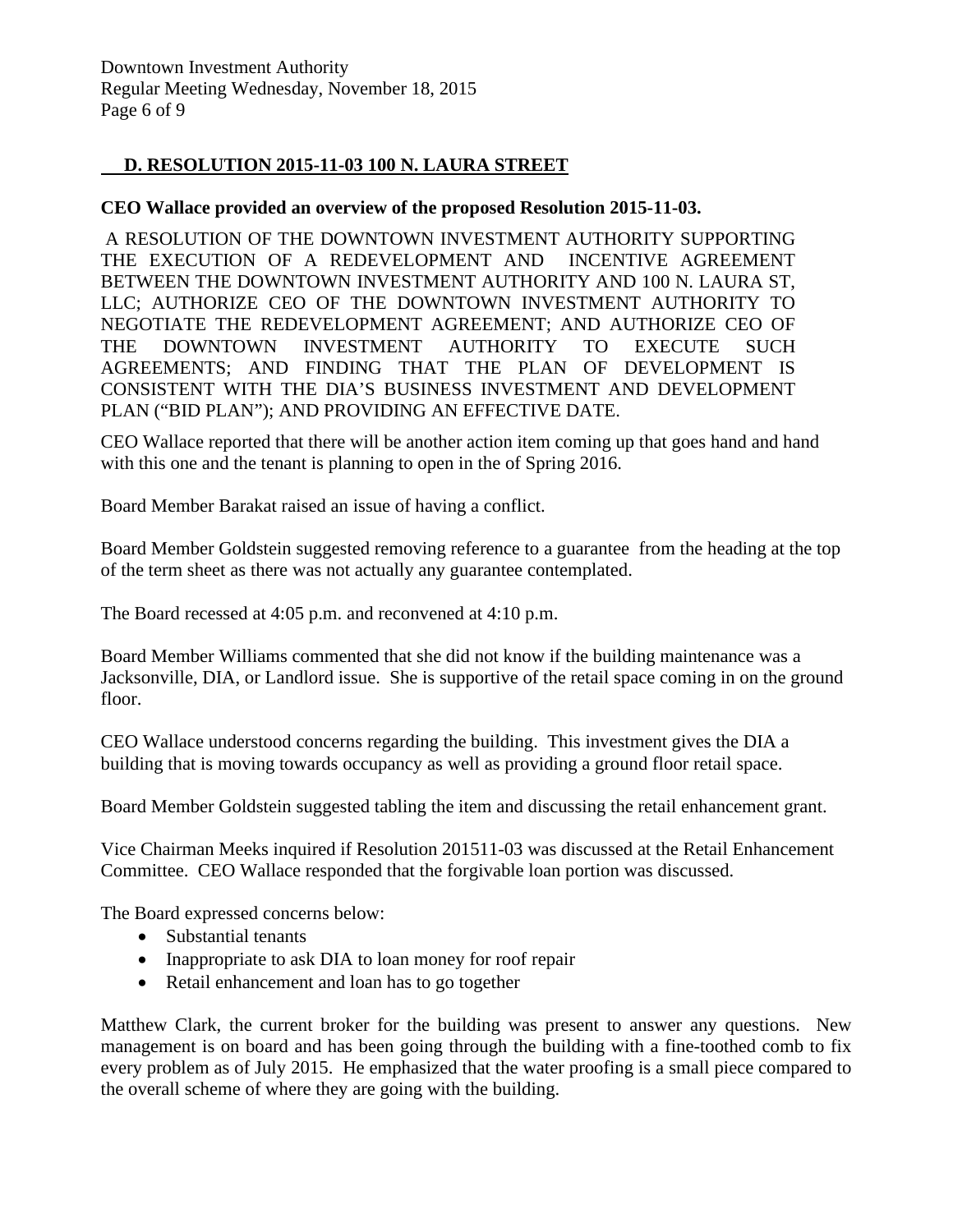## **E. RETAIL ENHANCEMENT PROGRAM COMMITTEE RECOMMENDATIONS: 100N. LAURA STREET: BLACKSHEEP**

CEO Wallace reported the retail enhancement portion to the Board.

Vice Chairman Meeks stated that the retail enhancement committee was very excited regarding the project. He inquired if the retail enhancement opportunity will not happen if the loan does not. CEO Wallace responded no. Matthew Clark emphasized that it will be a more collaborative building.

Board Member Williams is not in support of Resolution 2015 11-03.

Board Member Goldstein would consider support of Resolution 2015 11-03, if it was presented to the Board for facade improvements rather than waterproofing.

#### **A MOTION WAS MADE BY BOARD MEMBER GOLDSTEIN AND SECONDED BY BOARD MEMBER PADGETT APPROVING Retail Enhancement Application REP 2015-008 A Forgivable Loan in the amount of \$102,280; subject to:**

- **1. Applicant to obtain appropriate permits within 6 months of final program document approval and executed agreements with DIA**
- **2. Applicant to have all work completed within a 6 month period from final program document approval and executed agreements with DIA**
- **3. Applicant may receive up to a 6 month period extension to comply with final program document approval and DIA executed agreements**
- **4. The forgivable loan will be secured by a personal guarantee of the applicant in the event of a default under the program or funding agreement.**

## **THE MOTION PASSED UANIMOUSLY 6-0**

Public Comments

Bruce Fouraker commented that Black Sheep would be an excellent use of the enhancement program.

Referencing Resolution 2015-11-03, Vice Chairman Meeks requested staff to come back with a more comprehensive overview. CEO Wallace responded that this item will be taken up at the next regular meeting.

## **IV. CHIEF EXECUTIVE OFFICER REPORT**

The First Coast Chapter of the Florida Planning and Zoning association provided the organization with an outstanding Public Study award for Downtown Jacksonville.

## **V. DDRB BRIEFING**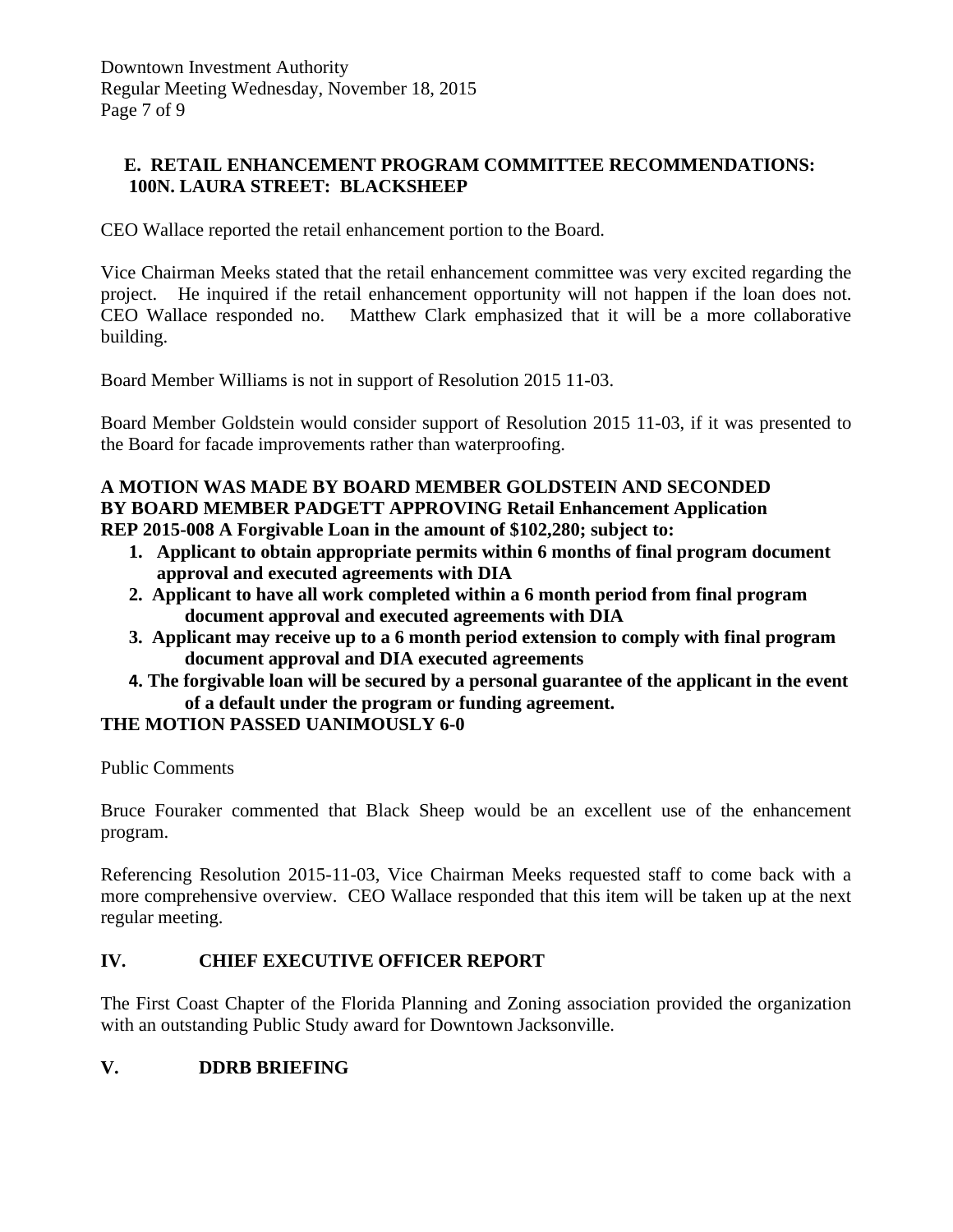Downtown Investment Authority Regular Meeting Wednesday, November 18, 2015 Page 8 of 9

Jim Klement provided the November 3, 2015 DDRB update. The next meeting will be held December 17, 2015; Vice Chairman Meeks invited the DIA to attend those meeting if needed.

# **VI. OLD BUSINESS**

Board Member Barakat inquired about Historic Trust Fund District process. CEO Wallace stated that process is being handled by the Planning Department with Chris Flagg and will follow up with them to provide updates soon. Board Member Barakat asked if the DIA will be involved in the construction phased lending. CEO Wallace agreed.

Vice Chairman Meeks and Jim Klement walked the retail enhancement boundaries to identify several different vacant buildings. He asked him to reach out to those owners and they will talk to those that are interested for retail enhancement opportunities.

# **VII. NEW BUSINESS**

CEO Wallace will be undergoing knee surgery and will be out of the office recovering during the week of December 7.

CEO Wallace stated that there will be a Laura Street Trio and Barnett Bank Building Project Workshop held on Friday, November 20, 2015. There will be a DDRB Workshop by the end of the year.

The Board Member discussed Board Member vacancies. December 16<sup>th</sup> will be Board Member Goldstein's last meeting.

Board Member Gibbs proposed moving the next regular meeting at 10:00 a.m.

Board Member Barakat inquired about Wi-Fi Marketing program. CEO Wallace reported that ITD conducted a walk-through of the riverfront to determine what it would cost DIA to have Wi-Fi added to what has already been authorized. He will come back with a cost in December. The objective is to have Wi-Fi system in place by April 2016.

## **VIII. PUBLIC COMMENTS**

Dick Jackson inquired about the Landing and Skyway

CEO Wallace provided and update that there is litigation that needs to be resolved on the Landing.

CEO Wallace reported that the JTA Final public forum will be held on December 3, 2015 at the Main Library. He recommended in the committee meeting to keep the skyway and extend it to other areas, all of the way out to the Sports Complex, Brooklyn and San Marco area.

Bruce Fouraker asked Board Member Barakat about when a landlord has property, do they normally have syncing fund set up; so that they can save the money for rainy day events and more large expenditures that are necessary for maintenance. Board Member Barakat responded in some cases a lender will require a loan reserve and if there is no lender, it is under the discretion of the owner.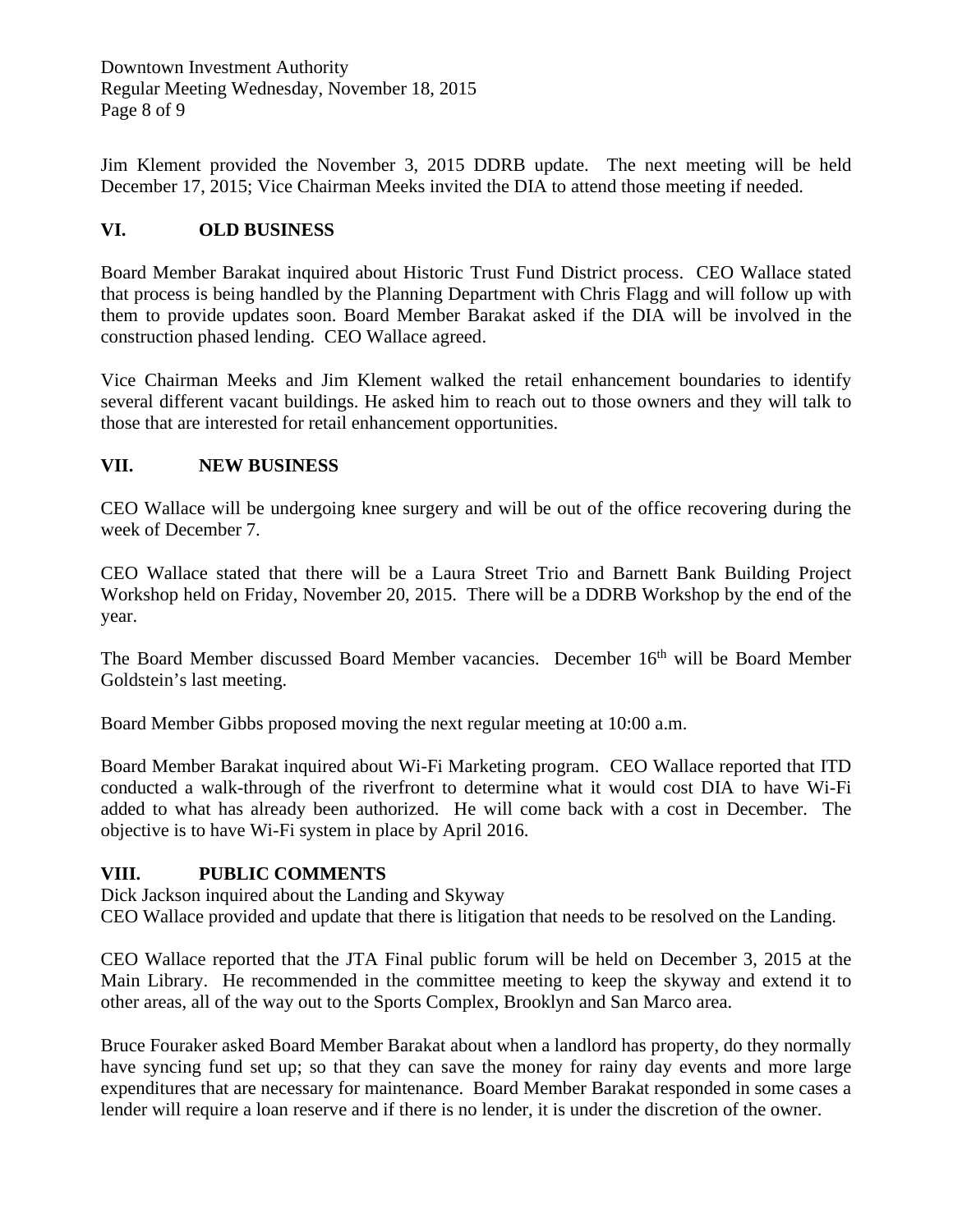Downtown Investment Authority Regular Meeting Wednesday, November 18, 2015 Page 9 of 9

Board Member Gibbs commended Vice Chairman Meeks as interim Chair for today's meeting.

Public speaker cards on file with the Downtown Investment Authority. **ADJOURNMENT**

There being no further business, Vice Chairman Meeks adjourned the meeting at approximately 5:25 p.m.

The next DIA meeting is scheduled for Wednesday, December 16, 2015 at 2:00 p.m.

*The written minutes for this meeting are only an overview of what was discussed. For verbatim comments of this meeting, an audio CD is available upon request. Please contact Karen Underwood, at (904) 630-3492, or by email at karenu@coj.net.*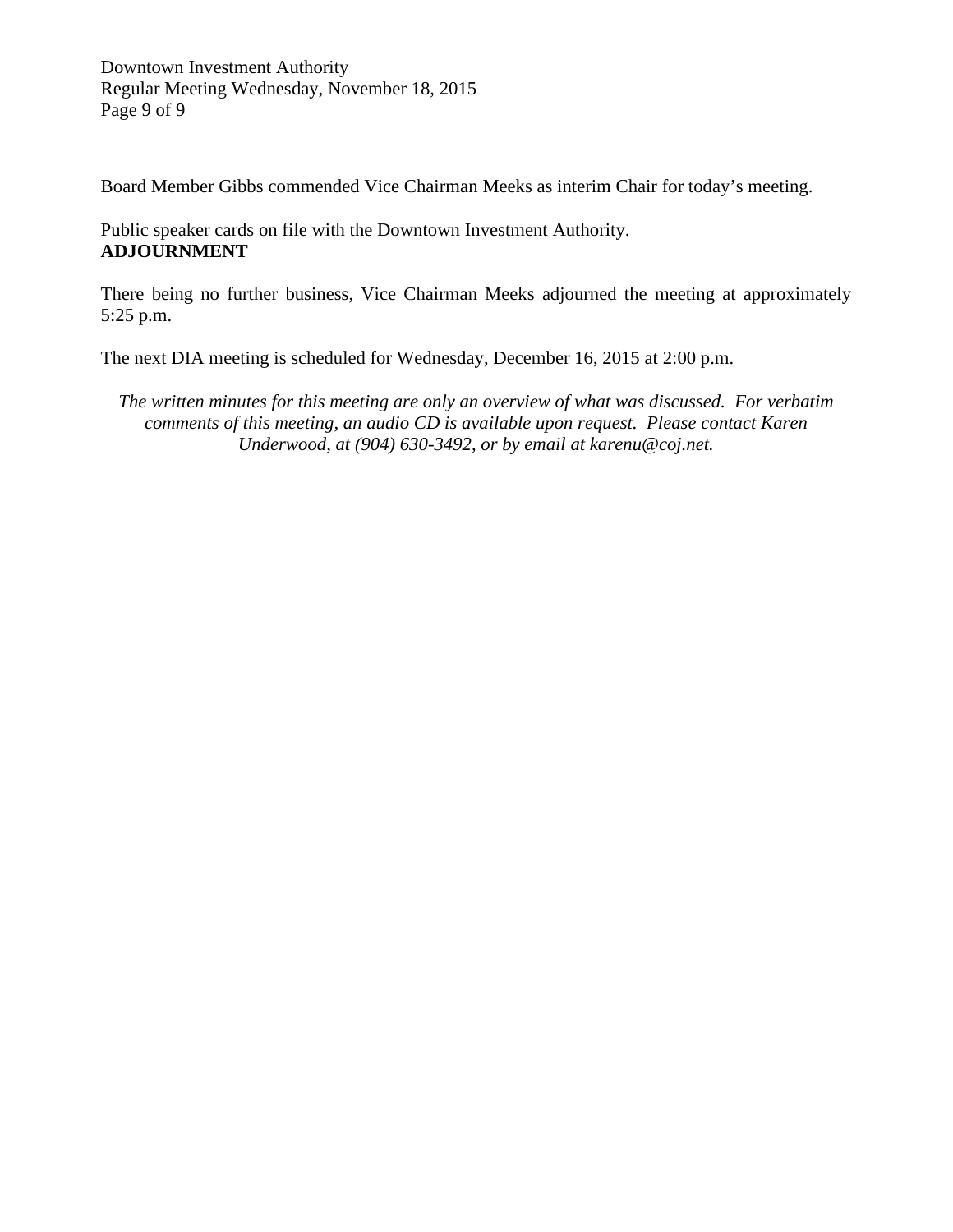#### **RESOLUTION 2015-11-01**

**A RESOLUTION OF THE DOWNTOWN INVESTMENT AUTHORITY ("DIA") REVOKING AN ALLOCATION OF 80 MULTI-FAMILY UNITS OF PHASE I DEVELOPMENT RIGHTS WITHIN THE NORTHSIDE WEST COMPONENT AREA OF THE CONSOLIDATED DOWNTOWN DEVELOPMENT OF REGIONAL IMPACT TO BENEFICIAL COMMUNITIES DEVELOPMENT, LLC ON DUVAL COUNTY TAX PARCEL 074920 0000; ALLOCATION OF 72 MULTI-FAMILY UNITS OF PHASE I DEVELOPMENT RIGHTS WITHIN THE NORTHSIDE WEST COMPONENT AREA OF THE CONSOLIDATED DOWNTOWN DEVELOPMENT OF REGIONAL IMPACT TO BENEFICIAL COMMUNITIES TO BE UTILIZED ON DUVAL COUNTY TAX PARCELS 074508 0000, 074509 0000 AND 074510 0000 ("PROPERTY"); FINDING THAT THE PLAN OF DEVELOPMENT IS CONSISTENT WITH THE DIA'S BUSINESS INVESTMENT AND DEVELOPMENT PLAN ("BID PLAN"); AUTHORIZING THE CHIEF EXECUTIVE OFFICER TO EXECUTE THE CONTRACTS AND DOCUMENTS AND OTHERWISE TAKE ALL NECESSARY ACTION IN CONNECTION THEREWITH TO EFFECTUATE THE PURPOSES OF THIS RESOLUTION; PROVIDING AN EFFECTIVE DATE.**

**WHEREAS**, pursuant to Ordinance 2014-0560-E, DIA is the "Master Developer" with respect to the Consolidated Downtown Development of Regional Impact ("DRI") Development Order; and

**WHEREAS**, Beneficial Communities Development, LLC was approved an allocation of 80 multi-family units of Phase I development rights from the Northside West Component Area of the Consolidated Downtown DRI on October 28, 2015 by the DIA Board of Directors for the development of Duval County Tax Parcel 074920 0000 via Resolution 2015-10-05; and

**WHEREAS**, Beneficial Communities Development, LLC at this time, is no longer pursing the immediate development of Duval County Tax Parcel 074920 0000; and

**WHEREAS**, Houston Street Manor Limited Partnership is requesting an allocation of 72 multi-family unit Phase I development rights from the Northside West Component Area of the Consolidated Downtown DRI for development on Duval County Tax Parcels 074508 0000, 074509 0000 and 074510 0000; and

**WHEREAS**, there are sufficient, unencumbered Phase I development rights within the Northside West Component Area of the Consolidated Downtown DRI to accommodate the requested allocation; and

**WHEREAS**, a Business Investment and Development Plan ("BID Plan") has been adopted, which includes an update of the North Bank and Southside Community Redevelopment Area ("CRA") Plan for Downtown; and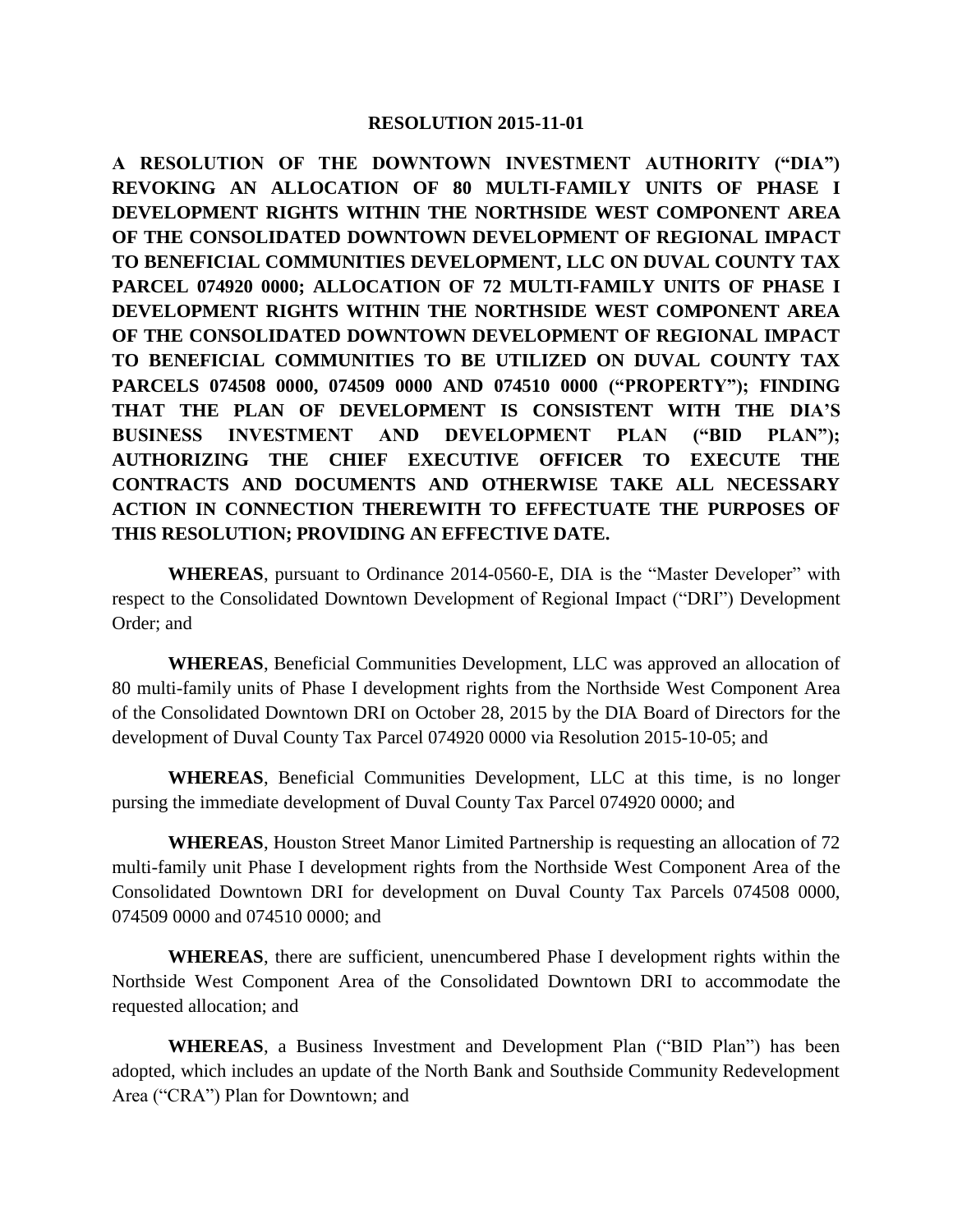**WHEREAS**, requested allocation is consistent with the BID Plan and CRA Plan for Downtown, now therefore

**BE IT RESOLVED**, by the Downtown Investment Authority

**Section 1.** The DIA Board of Directors revokes the allocation of development rights previously granted to Beneficial Communities Development, LLC, via Resolution 2015-10-05.

**Section 2.** DIA allocates 72 multi-family units of Phase I multi-family development rights from the Northside West Component Area of the Consolidated Downtown DRI for use on the Property.

- A. The allocation becomes effective upon acquisition of the Property by Houston Street Manor Limited Partnership or their assigns, providing further that prior to assigning these development rights Houston Street Manor Limited Partnership will notify DIA of any assignee.
- B. Should Houston Street Manor Limited Partnership or their assign fail to close on the property within one year from approval of this Resolution, this Resolution and the allocation of rights becomes null and void. The DIA CEO may, at their sole discretion, extend this deadline by sixty days for show of good cause by Houston Street Manor Limited Partnership or their assign.
- C. Should Houston Street Manor Limited Partnership or their assign fail to acquire a building permit for vertical construction within 24 months from the date of this Resolution, this Resolution and the allocation of rights becomes null and void. The DIA CEO may, at their sole discretion, extend this deadline by sixty days for show of good cause by Houston Street Manor Limited Partnership or their assign.
- D. Should Houston Street Manor Limited Partnership or their assign fail to commence vertical construction within 36 months from the date of this Resolution, this Resolution and the allocation of rights becomes null and void. The DIA CEO may, at their sole discretion, extend this deadline by sixty days for show of good cause by Houston Street Manor Limited Partnership or their assign.
- E. Should Houston Street Manor Limited Partnership or their assign fail to meet any of the deadlines identified in A through D, above, the development rights will revert back to the DIA.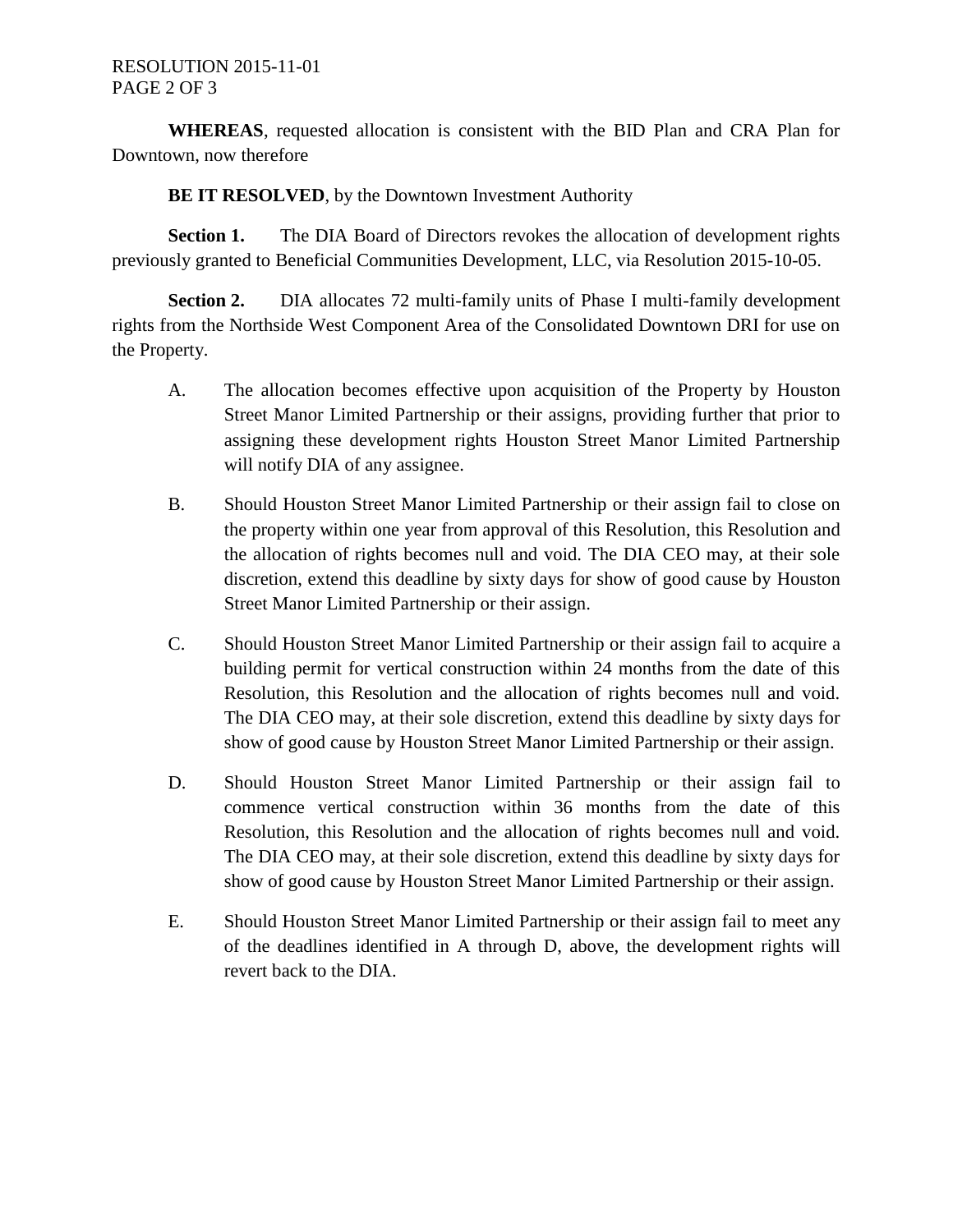**Section 3.** The DIA hereby finds that the conversion is supported by the following Goal and Strategic Objective of the BID Plan:

A. Strategic Goal:

Goal 2: *Increase rental and owner-occupied housing downtown, targeting key demographic groups seeking a more urban lifestyle.*

B. The following strategic objective:

*Actively pursue a minimum of 3,850 built and occupied multi-family dwelling units by 2025; and strive to induce construction of 350 multi-family dwelling units per year*.

**Section 4.** The Chief Executive Officer is hereby authorized to execute the contracts and documents and otherwise take all necessary action in connection therewith to effectuate the purposes of this Resolution.

**Section 5.** The Effective Date of this Resolution is the date upon execution of the Resolution by the Chairman of the DIA.

\_\_\_\_\_\_\_\_\_\_\_\_\_\_\_\_\_\_\_\_\_\_ \_\_\_\_\_\_\_\_\_\_\_\_\_\_\_\_\_\_\_\_\_\_\_\_\_\_\_\_\_\_\_\_\_\_\_\_\_\_

WITNESS: DOWNTOWN INVESTMENT AUTHORITY

Jim Bailey, Chairman

VOTE: In Favor: Opposed: Abstained:

FORM APPROVED BY:

Office of General Counsel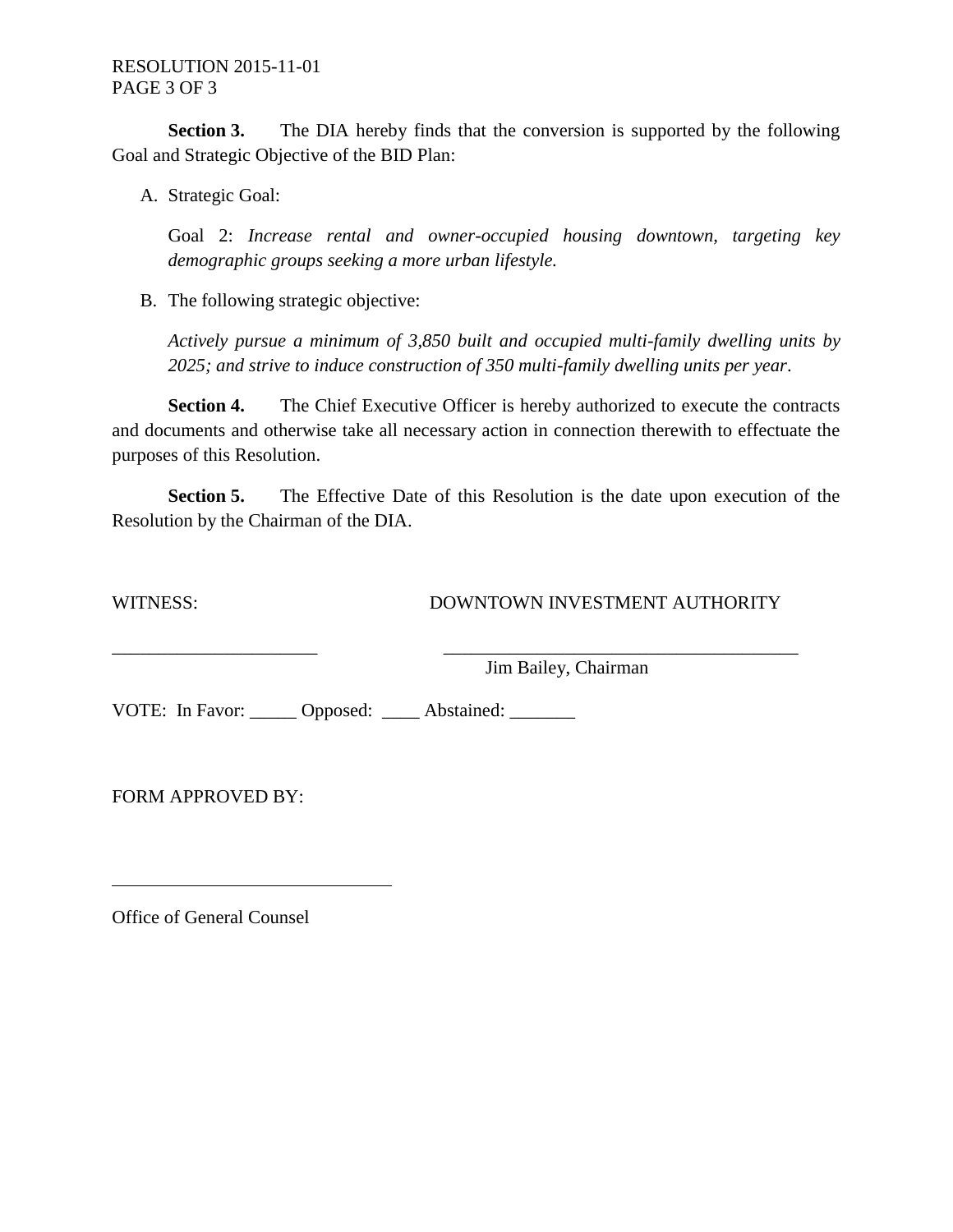#### **RESOLUTION 2015-11-02**

**A RESOLUTION OF THE DOWNTOWN INVESTMENT AUTHORITY ("DIA") REQUESTING LEGISLATION AUTHORIZING THE MAYOR AND CORPORATION SECRETARY TO TAKE THE FOLLOWING TWO ACTIONS REGARDING A PROJECT ON 20 WEST ADAMS STREET: 1) APPROVE A DOWNTOWN HISTORIC PRESERVATION AND REVITALIZATION TRUST FUND GRANT AGREEMENT BETWEEN THE CITY OF JACKSONVILLE AND 20 WEST ADAMS STREET DEVELOPMENT, LLC, AND 2) APPROVE A REDEVELOPMENT AND INCENTIVE AGREEMENT BETWEEN THE DOWNTOWN INVESTMENT AUTHORITY ("DIA") AND FLORIDA STATE COLLEGE AT JACKSONVILLE ("FSCJ") FOR TWO SUBSIDIZED LOANS; AUTHORIZING THE CEO OF THE DIA TO NEGOTIATE THE AGREEMENTS; AUTHORIZING THE CEO OF THE DIA TO EXECUTE THE GRANT AGREEMENT AND THE REDEVELOPMENT AND INCENTIVE AGREEMENT; FINDING THAT THE PROJECT IS CONSISTENT WITH THE DIA'S BUSINESS INVESTMENT AND DEVELOPMENT PLAN ("BID PLAN"); PROVIDING AN EFFECTIVE DATE.**

**WHEREAS**, 20 West Adams Street Development, LLC, (the "Developer") proposes to redevelop the Lerner Building located at 20 West Adams Street. The Developer proposes to redevelop the building into a mixed use building consisting of student housing providing approximately 60 beds and approximately 5,500 square feet of first floor of retail space. Collectively the project will result in the investment of approximately \$6.2 million for the restoration, preservation, and construction of the building and associated improvements; and

**WHEREAS**, the reuse of the building as 60 beds of student housing and approximately 5,500 sq. ft. of retail space will place back into service a vacant building in the urban core of Downtown Jacksonville; and

**WHEREAS**, the increased private capital investment totaling \$6.2 million in real property will increase the county ad valorem tax base over the useful life of the assets; and

**WHEREAS**, to assist completing the Project, the adaptive reuse of this historic landmark in Downtown Jacksonville will require approximately \$1,200,000 in financial assistance from the City of Jacksonville; and

**WHEREAS**, the DIA supports the project receiving up to \$600,000 in grant funds from the Downtown Historic Preservation and Revitalization Trust Fund (the "HPTF"). The grant will help to pay for the exterior façade restoration and the preservation of historically significant interior features of the building which are authorized purposes pursuant to Sec. 111.910(e), *Ordinance Code*, and the cost estimate for these improvements is \$3,362,000; and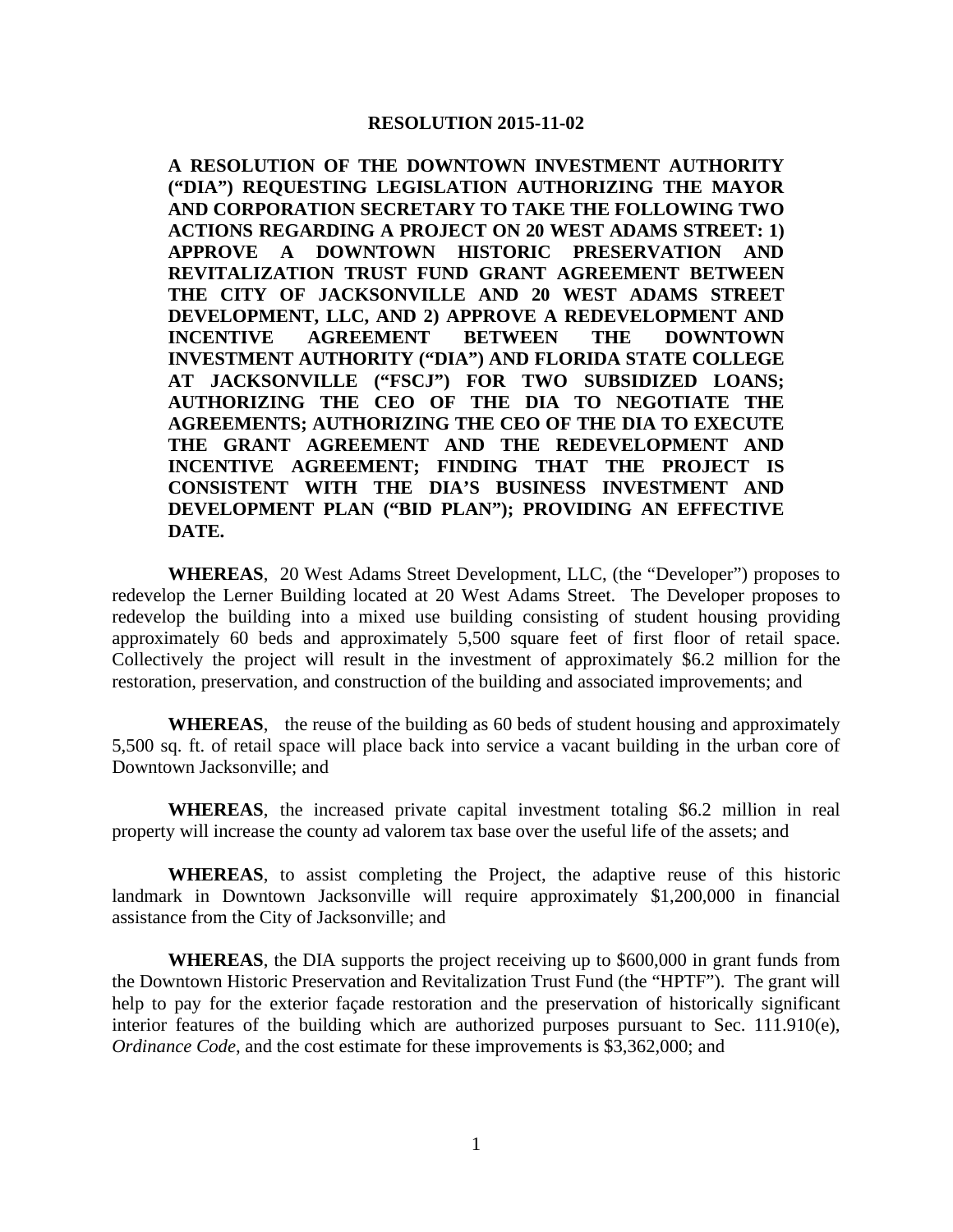**WHEREAS**, the DIA also supports funding two subsidized loans to FSCJ in an amount in total not to exceed \$600,000 (the "Credit Facilities"); each with a five (5) year term, the first to run from Fiscal Year 2017 through 2021, and the second to run Fiscal Year 2022 through 2026. The Credit Facilities shall be funded in ten (10) annual draws of no more than \$60,000 each, and described in more detail in the attached Term Sheet **attached hereto as Exhibit "A"**; and

**WHEREAS**, the DIA supports funding the two subsidized loans to FSCJ from the Downtown East Tax Increment Trust Fund to facilitate rental and operation of the student housing by FSCJ; and

**WHEREAS**, the DIA is authorized pursuant to Section 55.308, *Ordinance Code* (Economic Development) of the City, contingent upon City Council and Mayoral approvals, to utilize the Tax Increment Finance District Trust Funds to foster the redevelopment of the Downtown Northbank Community Redevelopment Area; and

**WHEREAS**, the proposed DIA Loans and the Historic Preservation Grant incentives are a material factor in assisting Developer and FSCJ in redeveloping the vacant and deteriorating building within the Northbank of downtown, now therefore

**BE IT RESOLVED,** by the Downtown Investment Authority:

**Section 1.** The DIA finds that the recitals set forth above are true and correct and are incorporated herein by this reference.

**Section 2.** The DIA hereby finds that the project is supported by the following Goal and Strategic Objective of the BID Plan:

A. Strategic Goal:

Goal 2: *Increase rental and owner-occupied housing downtown, targeting key demographic groups seeking a more urban lifestyle.*

B. The following strategic objective:

*Actively pursue a minimum of 3,850 built and occupied multi-family dwelling units by 2025; and strive to induce construction of 350 multi-family dwelling beds per year*.

**Section 3.** Authorizing the CEO of the DIA to submit legislation to the Jacksonville City Council for the HPTF Grant funding and Credit Facilities funded from the Downtown East TIF District Trust Fund.

**Section 4.** Authorizing the CEO of the DIA to negotiate and execute the HPTF Grant Agreement, and the Redevelopment and Incentive Agreement for two subsidized loans, the terms of which are outlined in **Exhibit "A."**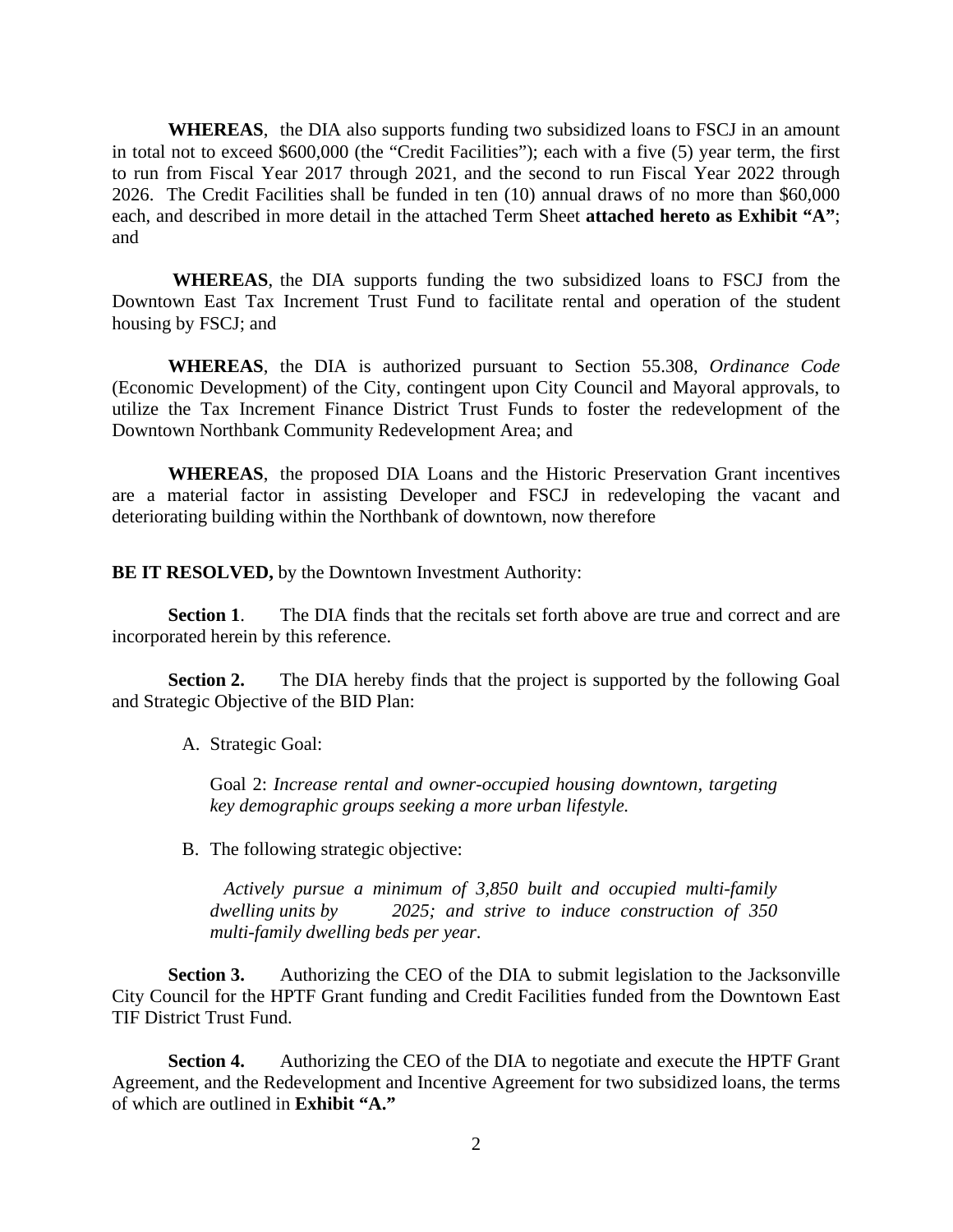**Section 5.** The Effective Date of this Resolution is the date upon execution of the Resolution by the Chairman of the DIA.

\_\_\_\_\_\_\_\_\_\_\_\_\_\_\_\_\_\_\_\_\_\_ \_\_\_\_\_\_\_\_\_\_\_\_\_\_\_\_\_\_\_\_\_\_\_\_\_\_\_\_\_\_\_\_\_\_\_\_\_\_

# WITNESS: **DOWNTOWN INVESTMENT AUTHORITY**

James Bailey, Chairman

VOTE: In Favor:  $\underline{\hspace{1cm}} 6$  Opposed:  $\underline{\hspace{1cm}} 0$  Abstained:  $\underline{\hspace{1cm}} 0$ 

FORM APPROVAL:

Office of General Counsel

G:\Gov't Operations\DIA\Resolutions\Resolution 2015-11-02 20 rev 11.25.15.doc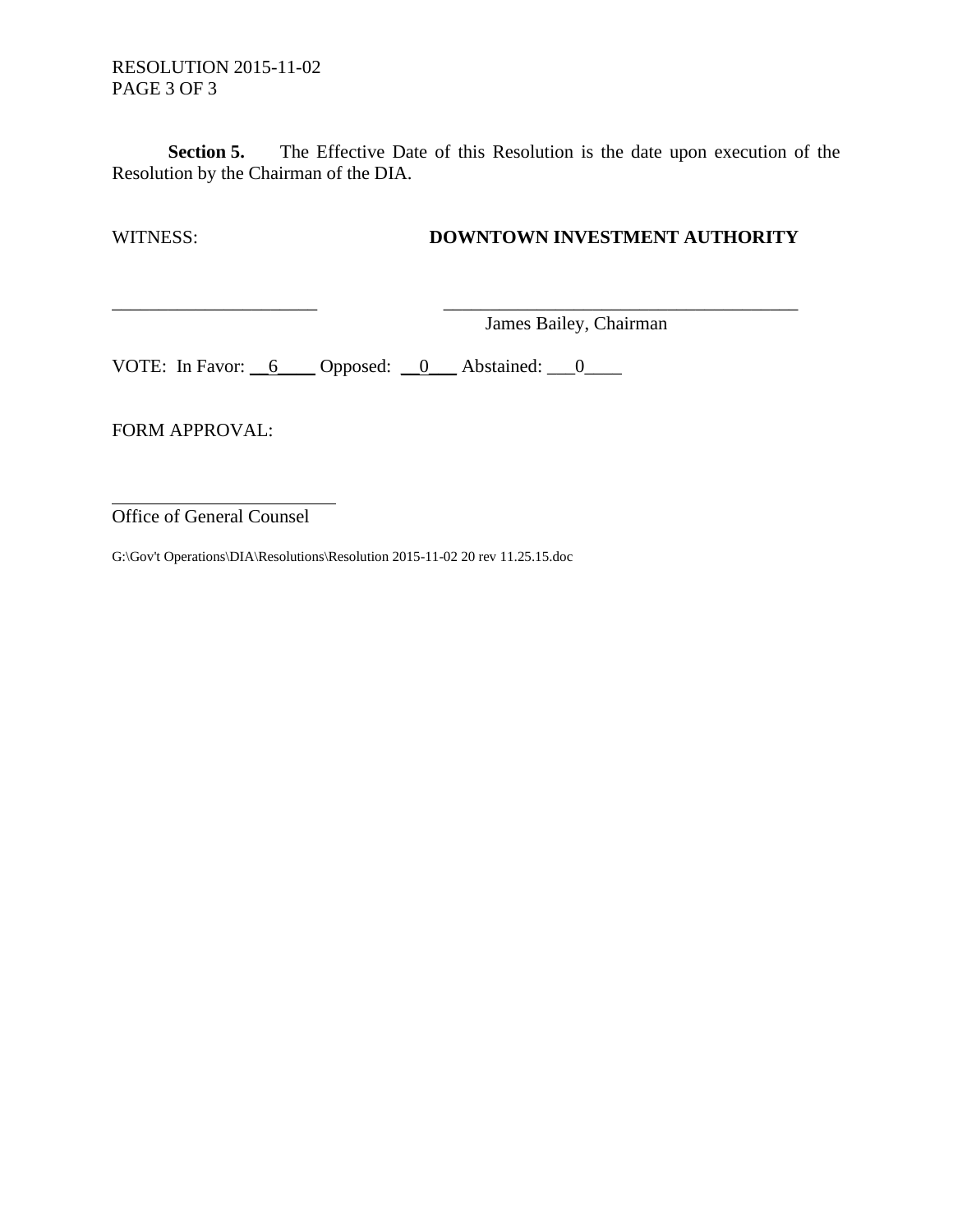#### **RESOLUTION 2015-11-03**

**A RESOLUTION OF THE DOWNTOWN INVESTMENT AUTHORITY SUPPORTING THE EXECUTION OF A REDEVELOPMENT AND INCENTIVE AGREEMENT BETWEEN THE DOWNTOWN INVESTMENT AUTHORITY AND 100 N. LAURA ST, LLC; AUTHORIZE CEO OF THE DOWNTOWN INVESTMENT AUTHORITY TO NEGOTIATE THE REDEVELOPMENT AGREEMENT; AND AUTHORIZE CEO OF THE DOWNTOWN INVESTMENT AUTHORITY TO EXECUTE SUCH AGREEMENTS; AND FINDING THAT THE PLAN OF DEVELOPMENT IS CONSISTENT WITH THE DIA'S BUSINESS INVESTMENT AND DEVELOPMENT PLAN ("BID PLAN"); AND PROVIDING AN EFFECTIVE DATE.** 

**WHEREAS**, 100 N. Laura Street, LLC (the "Owner") has purchased and seeks to make renovations and improvements to the commercial office space located at 100 North Laura Street and commonly known as the Jacksonville Bank Bldg. (the "Building"); and

**WHEREAS**, currently the Building is running at a 38% vacancy rate higher than the current Downtown Jacksonville office space vacancy rate of approximately 22%; and

**WHEREAS**, the Downtown Investment Authority ("DIA") is authorized per section 55.308 *Economic Development* of the City Ordinance Code, pending City Council and Mayoral approvals, to utilize the Downtown Economic Development Funds to foster the redevelopment of the Downtown Northbank Community Redevelopment Area; and

**WHEREAS**, the proposed renovations would allow for the building to be made watertight and therefore open more vacant floor space for rent; and allow for the retail rental of 5,100 square feet of the ground floor space; and

**WHEREAS**, to assist Owner in renovating the building in Downtown Jacksonville the DIA proposes to provide a Loan in an amount not to exceed \$130,000 to the Owner; and

**WHEREAS**, the financial assistance to the project will be in the form as detailed on the attached Term Sheet; and

**WHEREAS**, the proposed Loan will be funded through the Downtown Economic Development Fund; and

**WHEREAS**, requested allocation is consistent with the BID Plan and CRA Plan for Downtown, now therefore

**BE IT RESOLVED,** by the Downtown Investment Authority: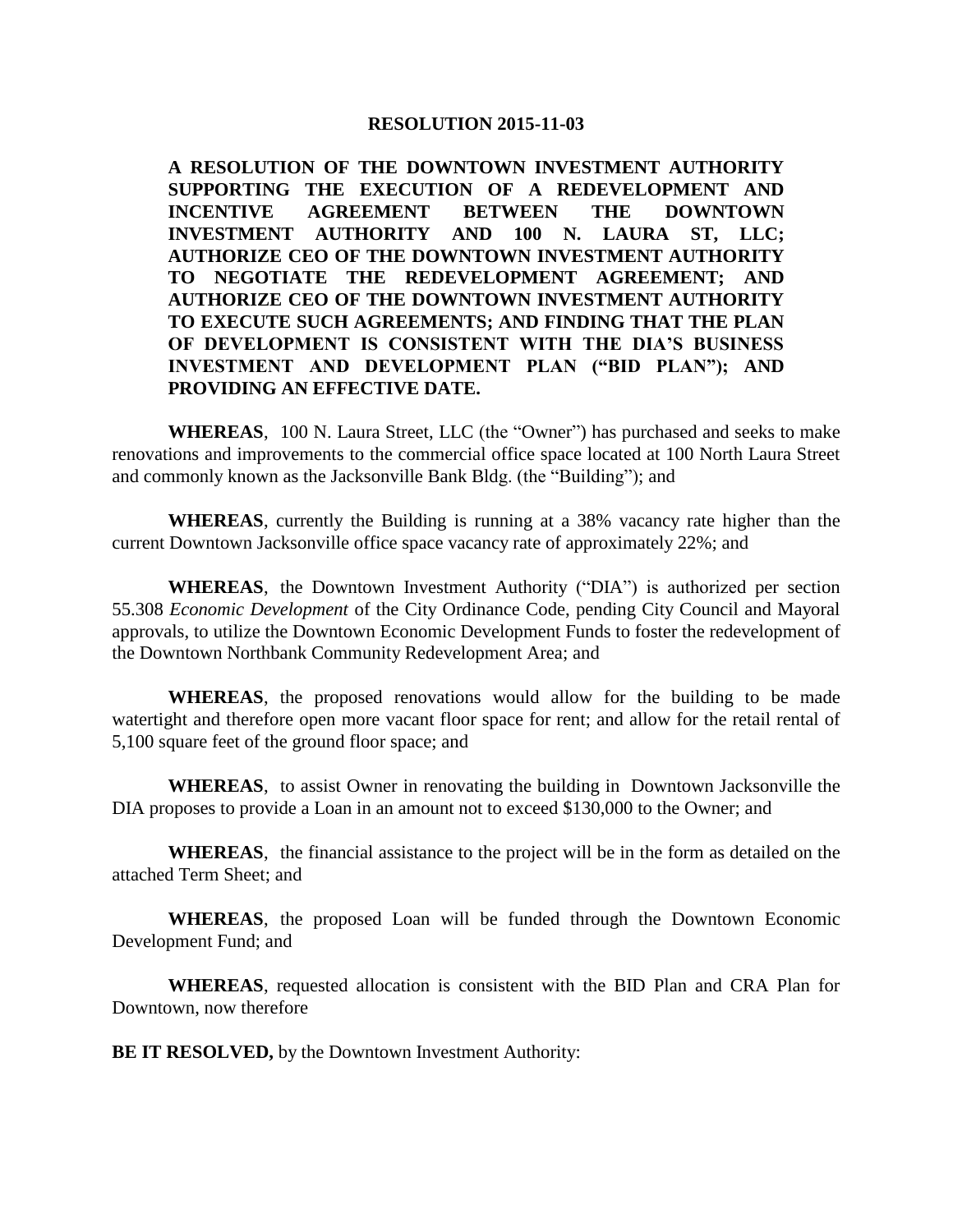RESOLUTION 2015-11-03 PAGE 2 OF 2

**Section 1.** The DIA finds that the recitals set forth above are true and correct and are incorporated herein by this reference.

**Section 2.** The DIA hereby finds that the conversion is supported by the following Two Goals and Strategic Objective of the BID Plan:

- A. Goal 1: *Reinforce Downtown as the City's unique epicenter for business, history, culture, education, and entertainment.*
	- a. *Increase the opportunities for Downtown employment*.
	- b. *Increase venues, workspaces, and residential opportunities with a focus on the Target Area*.
- B. Goal 2: *Simplify the approval process for downtown development and improve departmental coordination.*
	- a. *Initiate Public/private partnerships.*

**Section 3.** Authorizing the CEO of the Downtown Investment Authority to negotiate a Redevelopment and Incentive Agreement with the Owner, subject to the terms and conditions in the Term Sheet.

**Section 4.** Authorizing the CEO of the Downtown Investment Authority to execute such agreements.

**Section 5.** The Effective Date of this Resolution is the date upon execution of the Resolution by the Chairman of the DIA.

\_\_\_\_\_\_\_\_\_\_\_\_\_\_\_\_\_\_\_\_\_\_ \_\_\_\_\_\_\_\_\_\_\_\_\_\_\_\_\_\_\_\_\_\_\_\_\_\_\_\_\_\_\_\_\_\_\_\_\_\_

## WITNESS: **DOWNTOWN INVESTMENT AUTHORITY**

James Bailey, Jr., Chairman

VOTE: In Favor: Opposed: Abstained:

FORM APPROVAL:

Office of General Counsel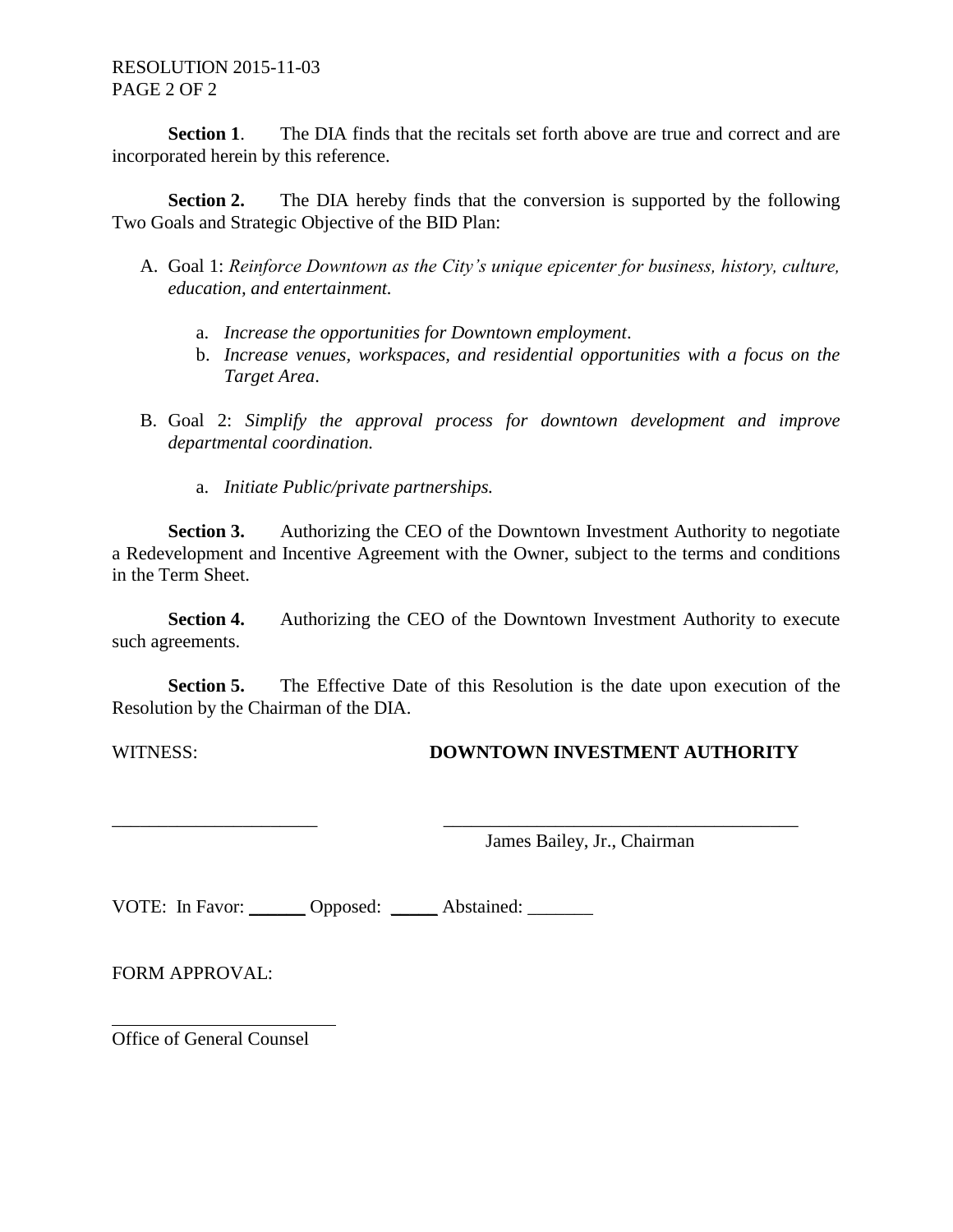#### TERM SHEET

Project Name: 100 North Laura Street

Developer/ Applicant: 100 N. Laura St., LLC (Owned and Guaranteed by E. Farrah & C. Farrah)

Total Development Costs (estimate): \$665,439.00

Equity (proposed): \$ (80.5% of TDC)

Owner's Equity: \$ 535,439

City Funding: No more than **\$130,000** (through the City of Jacksonville Downtown Investment Authority)

Breakdown:

Infrastructure: No city of Jacksonville infrastructure improvements are contemplated.

Land: No City of Jacksonville land is committed to the project.

REV Grant: No REV Grant from the City of Jacksonville is contemplated by the project.

Grants: No Grants from the City of Jacksonville are contemplated for this project.

Loans: Up to \$130,000 in Loans described as follows:

**No more than \$130,000** from the Downtown Economic Development Fund. The Note will have a 2.00% interest rate with a term of 10 years. The principal balance of the note will fully amortize over the 10 year term. The Loan would be secured by a second mortgage on the property. The annual payments on \$130,000 would be \$14,354.10, due annually based on a 10 year term/10 year amortization. The Loan would be funded upon the completion of the rehabilitation work as evidenced by the issuance of a certificate of occupancy or the equivalent.

(The remainder of this page left intentionally blank)